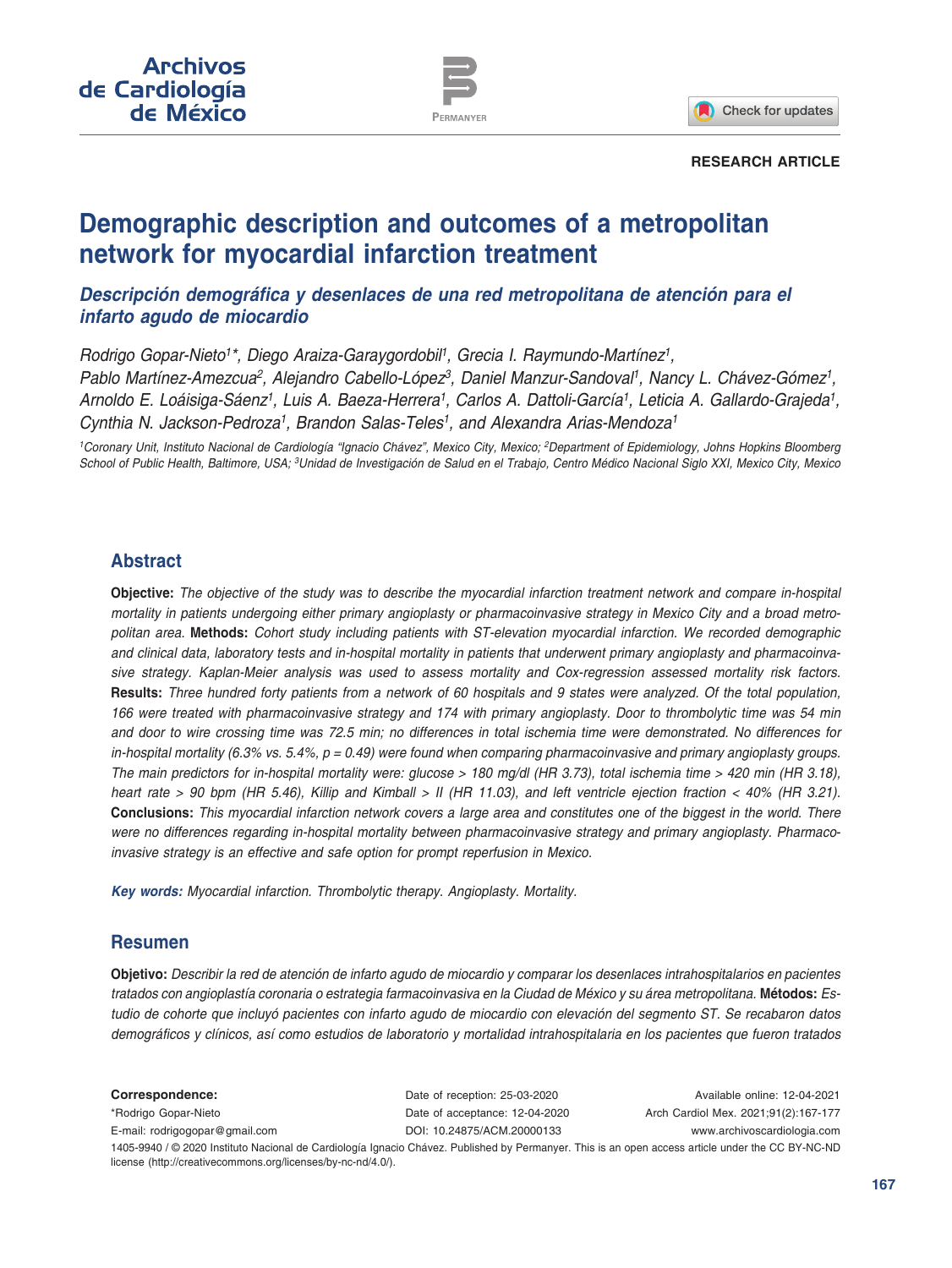*con angioplastía coronaria o estrategia farmacoinvasiva. Se realizó un análisis de Kaplan-Meier para describir la mortalidad y un modelo de regresión de Cox para evaluar los factores asociados a mortalidad.* **Resultados:** *Se analizaron 340 pacientes provenientes de una red compuesta por 60 hospitales. Del total de la población, 166 fueron tratados con estrategia farmacoinvasiva y 174 con angioplastía primaria. El tiempo puerta-aguja fue 54 min. y el tiempo puerta-dispositivo de 72.5 min.; no se encontraron diferencias en el tiempo total de isquemia. Además, no existieron diferencias en la mortalidad intrahospitalaria (6.3% vs. 5.4%, p = 0.49) al comparar la estrategia farmacoinvasiva y la angioplastía primaria. Los principales predictores de mortalidad intrahospitalaria fueron: glucosa > 180 mg/dl (HR 3.73), tiempo total de isquemia > 420 min. (HR 3.18), frecuencia cardiaca > 90 lpm (HR 5.46), Killip and Kimball > II (HR 11.03) y fracción de eyección < 40% (HR 3.21).*  **Conclusiones:** *En esta red de atención al infarto agudo de miocardio no se encontraron diferencias en la mortalidad intrahospitalaria entre la estrategia farmacoinvasiva y la angioplastia primaria. La estrategia farmacoinvasiva puede ser una alternativa efectiva y segura para lograr reperfusión adecuada en México.* 

*Palabras clave: Infarto de miocardio. Terapia trombolítica. Angioplastia. Mortalidad.*

## **Introduction**

Optimal timing for reperfusion in ST-segment elevation myocardial infarction (STEMI) reduces infarct size, prevents, and delays ventricular remodeling and increases survival<sup>1-3</sup>. In spite of this, a big proportion of patients, especially in low-income countries do not receive reperfusion promptly or receive it lately.

Clinical practice guidelines recommend two main strategies for reperfusion in STEMI: primary percutaneous coronary intervention (PPCI) and pharmacoinvasive strategy (PS)<sup>1-4</sup>. PPCI consists in an urgent recanalization of the obstruction in the lumen of the affected coronary artery by means of a balloon or stent, without previous administration of a fibrinolytic agent. It has been demonstrated that coronary flow can return to normal in 90% of the cases, while for fibrinolysis flow is only restored in about 50-60[%5-](#page-9-3)[12](#page-9-4). The success of reperfusion depends on many factors such as the time of onset of symptoms, the ability and experience of the operator and resource availability for the procedure<sup>12-15</sup>.

There is a problem with the availability of PCI centers in many parts of the world, as it has been stated in other studies<sup>16-18</sup>. To overcome these difficulties, PS consists in the administration of a fibrinolytic agent at first moment after diagnosis of STEMI, followed by a coronary intervention in the next 3-24 h. This practice has reduced reinfarction and recurrent ischemia compared to medical treatment alone<sup>18</sup>. The STREAM trial demonstrated that the PS, together with contemporary antithrombotic therapy (clopidogrel, aspirin, and enoxaparin), has the same efficacy and safety than PPCI<sup>19</sup>. Other trials stand out the ability to overcome the social and geographic limitations<sup>16[,20](#page-10-3)[-22](#page-10-4)</sup>.

Mexico City and its metropolitan area constitute one of the most populated urban areas in the world<sup>[23](#page-10-5)</sup>. The peculiar social and economic problematics of our

country, together with a high population density, makes it difficult to treat STEMI in optimal timing so to accomplish guidelines goals represents a big challenge $24$ . Therefore, the means of this study were to compare in-hospital mortality in patients taken to PPCI against those taken to PS in Mexico City and a large metropolitan area with the goal to establish the efficacy of PS in a real life setting.

#### **Methods**

A cohort from the PHASE-MX trial was taken, which included all patients from both genders, between 18 and 80 years of age, with a diagnosis of STEMI, that were admitted to the Emergency Department and Coronary Care Unit of the Instituto Nacional de Cardiología, from April 1, 2018, to March 31, 2019. The myocardial infarction definition used in this study was the one proposed by the European Society of Cardiol-ogy and Thygesen et al.<sup>1[,2](#page-9-6)</sup>

At admission, the following data were collected: age, gender, date of admission, the presence of diabetes mellitus, systemic arterial hypertension, smoking, chronic kidney disease, obesity, previous history of myocardial infarction, previous revascularization, vital signs, TIMI, GRACE, and CRUSADE scores, blood biometrics, blood glucose, troponin, NT proBNP, total ischemic time, first medical contact time, door-to-needle time, door-to-wire crossing or device time, medical treatment before reperfusion, time to PS, and treatment success. In this study, all the patients from the PS group received fibrinolysis at their first medical contact center and angiography was done at Instituto Nacional de Cardiología, both decisions were made according to the medical staff's discretion. Afterward, we made an in-hospital follow-up where mortality and date of home discharge were registered.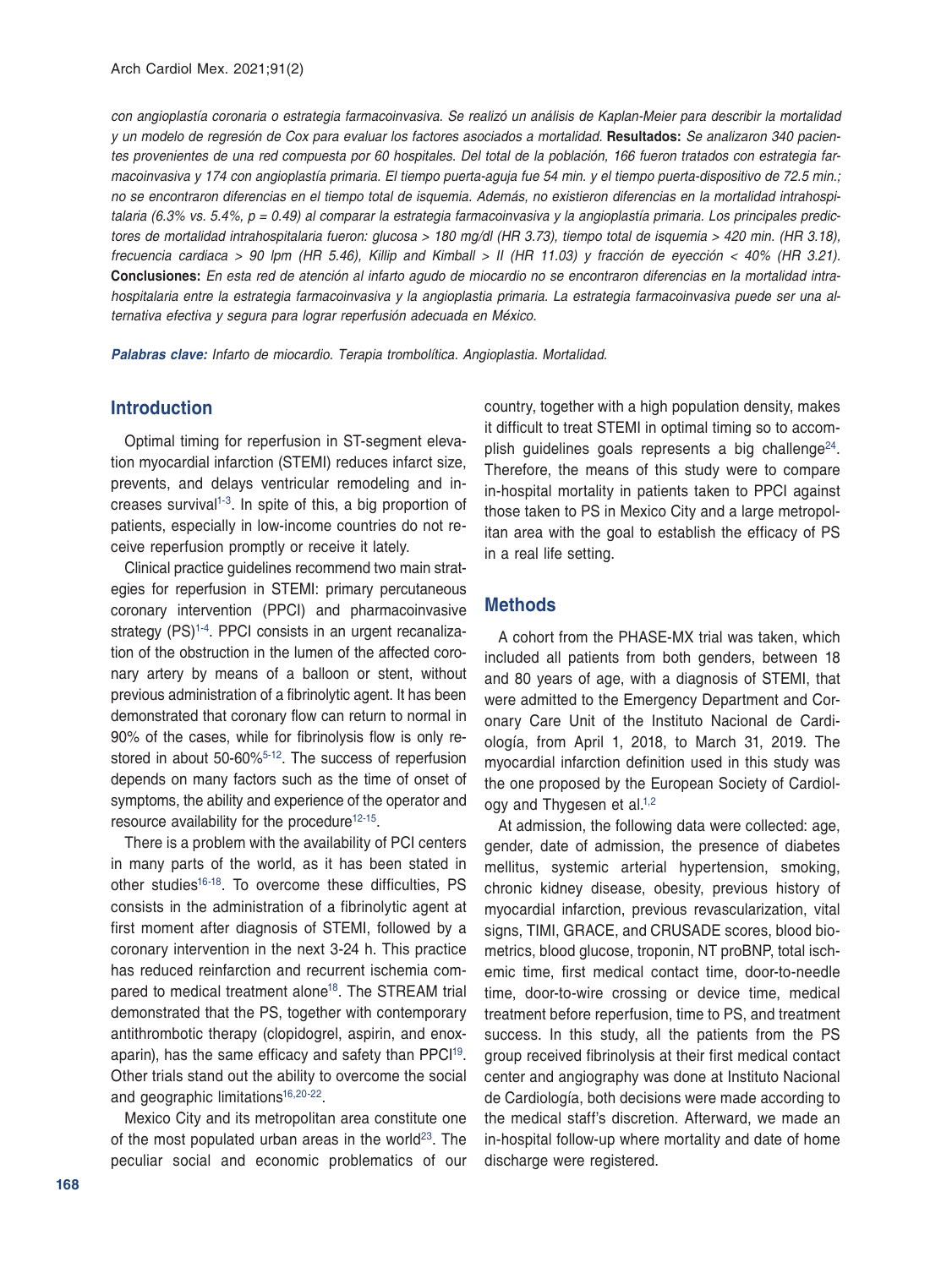Statistical analysis: all tests were done in STATA v13 (StataCorp LP, College Station, Tx). Quantitative variables were analyzed with descriptive methods depending on their distribution, corroborated by the Shapiro–Wilk test. Variables with a normal distribution were described with mean value and standard deviation. Otherwise, median and interquartile ranges were used. Taking into consideration the normality of each quantitative variable, an analysis with Student's t and U Mann–Whitney tests was performed. Qualitative variables were described through frequencies and percentages, while for the bivariate analysis  $\chi^2$  or Fisher's test were performed depending on the number of events. For the survival analysis, tables and Kaplan–Meier curves were made to describe mortality in both groups. Differences between survival times for both treatment groups were compared with log rank test. Cox regression models, adjusted, by sex and age, were built to determine the main predictors of in-hospital mortality in patients treated with both strategies. A  $p < 0.05$  was considered as statistically significant.

Furthermore, for the descriptive analysis, we created a map of the hospitals that are part of our STEMI network. All hospitals were geocoded by finding their latitude and longitude using Google Maps. The coordinates were recorded in a separate datasheet. We used QGIS 3.10 (2019, QGIS Geographic Information System. Open Source Geospatial Foundation. URL: http://qgis. org) to create our maps. From the University of California at Berkeley library for GeoData (https://geodata.lib. berkeley.edu/), we downloaded polygon shapefiles of the states and municipalities where the hospitals are located and added the hospitals (points) as another layer. Finally, we showed our center with a different mark to highlight the distances between the different hospitals in the network and our center.

## **Results**

A total of 340 patients were included, 166 for PS and 174 for PPCI. The mean age was  $59 \pm 10.8$  years, 87.1% were male and 12.9% were female. Regarding medical history, 35% had diabetes mellitus, 46.8% hypertension, 17.1% dislipidemia, 46.2% were current smokers, and 9.7% had a previous myocardial infarction ([Table](#page-3-0) 1).

As to the place of residency, 55.29% came from Mexico City, 29.41% came from Estado de México, and 5.29% came from Morelos. We received patients from 60 different hospitals, with a mean distance of 25.2 km, the smallest distance was 1.3 km and the longest was 312 km. The mean estimated transfer time was 53 min, being the minimum and maximum of 8 and 263 min, respectively. Moreover, 23.35% of the patients had their first medical contact at the Instituto Nacional de Cardiología and hospitals who referred the majority of patients to our center were Hospital General "Dr. Manuel Gea González," Hospital General Balbuena, Hospital General "La Perla", Hospital General de Cuernavaca, and Cruz Roja Mexicana ([Table](#page-4-0) 2). [Figures](#page-3-1) 1 [and 2](#page-6-0)  show the geographic distribution of the PS network in the Instituto Nacional de Cardiología.

Regarding the clinical characteristics at admission, no overt differences were found between PS and PPCI groups–even though PPCI presented significantly higher blood pressure levels, these were not clinically relevant. Furthermore, a greater proportion of patients in the PPCI group presented a better Killip–Kimball score compared to the PS group ( $p < 0.001$ ) ([Table](#page-6-1) 3). Likewise, as shown in [table 4](#page-7-0), laboratory profiles between both groups were similar and most of the tests were among reference values, still some differences were found. For instance, C reactive protein was higher among PPCI patients, while cardiac dysfunction (NT-PROBNP) and damage (troponin I) markers were significantly higher among PS patients ( $p < 0.001$ ).

In relation to the time of first medical contact, it was 120 min (IQR: 60-225) for PS and 150 min for PPCI  $(IQR: 60-270)$ , without significant differences  $(p = 0.11)$ . Moreover, the mean total ischemic time was 347.5 min (IQR: 200-600) for PS versus 310 min (IQR: 205-557) for PPCI ( $p = 0.52$ ). Furthermore, for PS patients the mean door-to-needle time was 54 min (IQR: 30-103), and the mean time for pharmacoinvasion was 1440 min (IQR: 600-2880), while among PPCI patients the time to door-to-device was 72.5 min (IQR: 60-95). Finally, hospital stay was similar with both strategies, with a mean time of 6 days, and an interquartile range of 3-9 days.

With regard to in-hospital mortality, a total of 20 patients died during the follow-up  $-11$  patients (6.3%) who underwent PCI and nine (5.4%) who underwent PS  $(p = 0.82)$ . A further subanalysis was made according to the time taken to pharmacoinvasion where the cutoff point was set according to the median value of 1440 min, without differences in mortality (6.56 vs. 5.73 %,  $p = 0.49$ ). Moreover, 96% of patients from this cohort survived after 6 days of follow-up ([Fig.](#page-7-0) 3). As to the type of post-infarction treatment, mean survival after 6 days was essentially the same between PPCI and PS patients (95% vs. 96%;  $p = 0.54$ ) as shown in the Kaplan– Meier curves from [figure 4.](#page-8-0)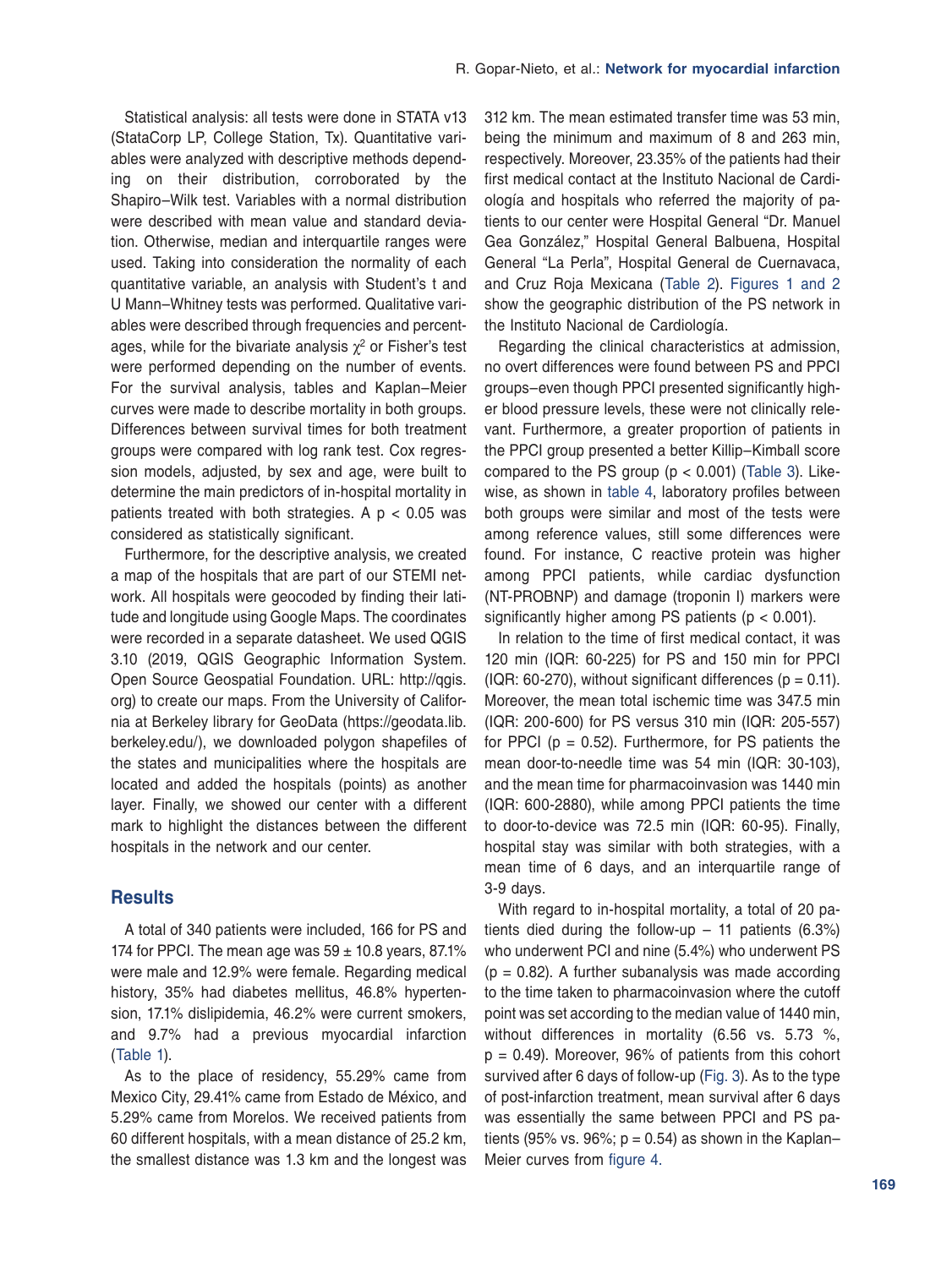<span id="page-3-1"></span><span id="page-3-0"></span>

| Table 1. Demographic characteristics of patients with STEMI |  |  |  |  |  |  |
|-------------------------------------------------------------|--|--|--|--|--|--|
|-------------------------------------------------------------|--|--|--|--|--|--|

| <b>Variable</b>                | Total $(n = 340)$ |               |                | $PS(n = 166)$   | <b>PPCI</b> $(n = 174)$ | $\mathbf{p}$  |              |
|--------------------------------|-------------------|---------------|----------------|-----------------|-------------------------|---------------|--------------|
|                                | $\mathbf n$       | $\%$          | $\mathbf{n}$   | $\%$            | $\mathbf{n}$            | $\%$          |              |
| Male                           | 296               | 87.1          | 148            | 89.2            | 148                     | 85.1          | 0.26         |
| Female                         | 44                | 12.9          | 18             | 10.8            | 26                      | 14.9          |              |
| <b>Diabetes</b>                | 119               | 35            | 58             | 34.9            | 61                      | 35.1          | 0.98         |
| Hypertension                   | 159               | 46.8          | 72             | 43.4            | 87                      | 50            | 0.22         |
| Dyslipidemia                   | 58                | 17.1          | 21             | 12.7            | 37                      | 21.3          | 0.03         |
| <b>Current smoking</b>         | 157               | 46.2          | 88             | 53              | 69                      | 39.7          | 0.01         |
| Previous smoking               | 56                | 16.5          | 23             | 13.9            | 33                      | 18.97         | 0.2          |
| Chronic kidney disease         | $\overline{7}$    | 2.1           | $\overline{4}$ | 2.4             | 3                       | 1.72          | 0.47         |
| <b>Obesity</b>                 | 77                | 22.7          | 35             | 21.1            | 42                      | 24.1          | 0.50         |
| Previous myocardial infarction | 33                | 9.7           | 14             | 8.4             | 19                      | 10.9          | 0.43         |
| <b>Previous PCI</b>            | 23                | 6.8           | $\overline{7}$ | 4.3             | 16                      | 9.2           | 0.05         |
| Previous CABG                  | 5                 | 1.5           | $\mathbf{1}$   | 0.6             | 4                       | 2.3           | 0.20         |
| <b>Heart failure</b>           | 3                 | 0.9           | 0              | $\mathbf{0}$    | 3                       | 1.7           | 0.08         |
| Valvular heart disease         | $\overline{2}$    | 0.6           | 0              | $\mathbf{0}$    | $\overline{2}$          | 1.2           | 0.26         |
| <b>Atrial fibrillation</b>     | 1                 | 0.3           | 0              | $\bf{0}$        | 1                       | 0.6           | 0.32         |
|                                | $\mathbf{n}$      | Mean $\pm$ SD | $\mathbf{n}$   | Mean $\pm$ SD   | $\mathbf{n}$            | Mean $\pm$ SD | $\mathbf{p}$ |
| Age (years)                    | 340               | $59 \pm 10.8$ | 166            | $58.5 \pm 10.9$ |                         | $60 \pm 11$   | 0.08         |

PS: pharmacoinvasive strategy; PPCI: primary percutaneous coronary intervention; CABG: coronary artery bypass grafting; SD: standard deviation.



**Figure 1.** Regional map of places of origin of patients with STEMI.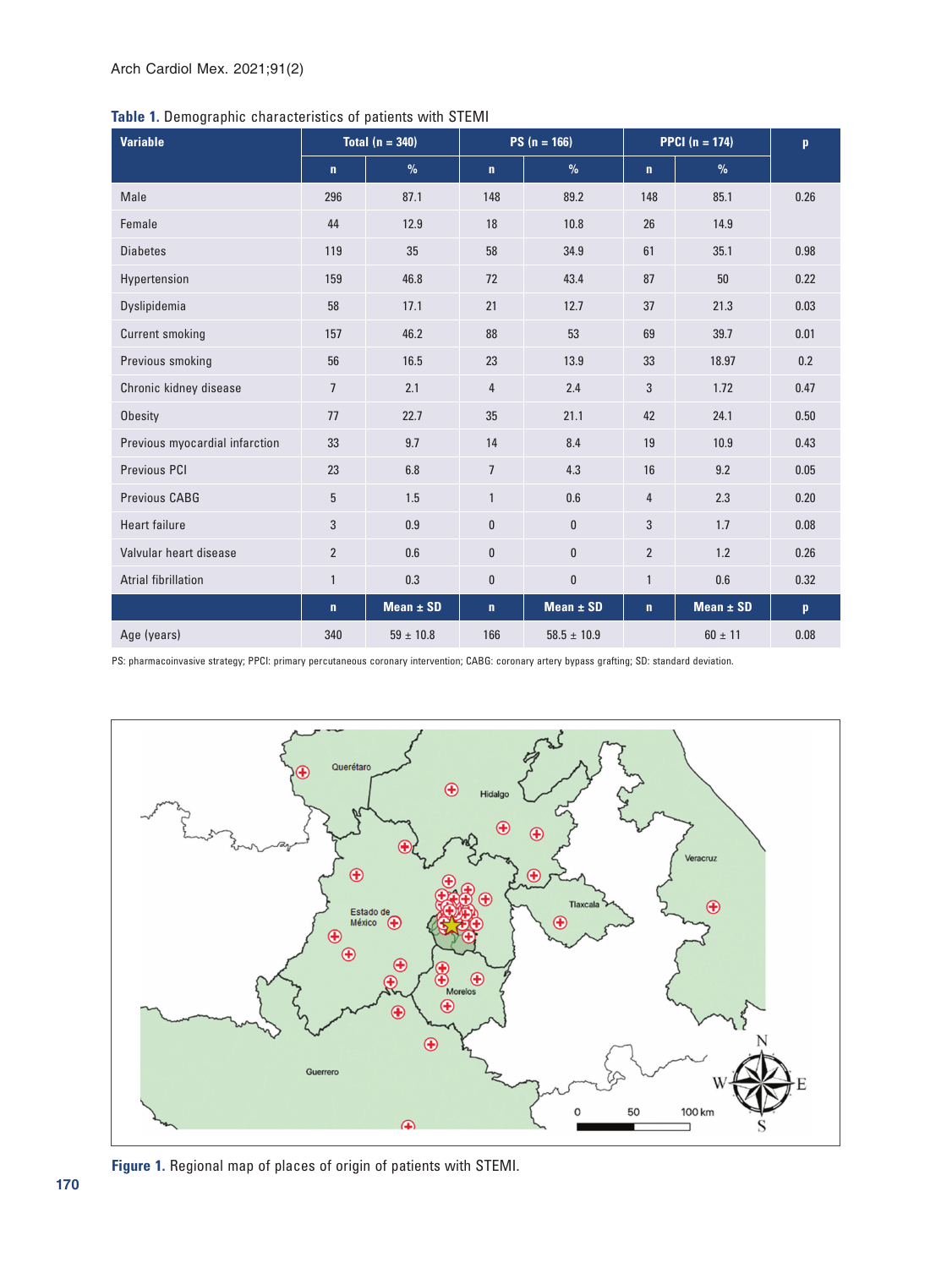| <b>Place of first medical contact</b>                          | $\mathbf n$    | $\%$  | <b>Distance to NHI</b><br>(km) | <b>Estimated time to</b><br>NHI (hh:mm) |
|----------------------------------------------------------------|----------------|-------|--------------------------------|-----------------------------------------|
| Instituto Nacional de Cardiología                              | 76             | 22.35 |                                |                                         |
| Médico particular                                              | 55             | 16.17 |                                |                                         |
| Hospital General "Dr. Manuel Gea González"                     | 42             | 12.35 | 1.3                            | 0:08                                    |
| Hospital General Balbuena                                      | 18             | 5.29  | 19.7                           | 0:41                                    |
| Hospital General "La Perla"                                    | 17             | 5     | 25.1                           | 0:53                                    |
| Hospital General de Cuernavaca "Dr. José G. Parres"            | 13             | 3.82  | 67.7                           | 0:55                                    |
| Cruz Roja de México                                            | 9              | 2.65  | 21.9                           | 1:40                                    |
| Hospital General "La Villa"                                    | 9              | 2.65  | 28.3                           | 0:55                                    |
| Instituto Nacional de Ciencias Médicas y Nutrición             | 6              | 1.76  | 0.85                           | 0:06                                    |
| Hospital de Especialidades "Dr. Belisario Domínguez"           | 6              | 1.76  | 12                             | 0:50                                    |
| Instituto Nacional de Enfermedades Respiratorias               | 5              | 1.47  | 1.4                            | 0:08                                    |
| Hospital General de Texcoco "Guadalupe Victoria"               | 5              | 1.47  | 46.5                           | 1:06                                    |
| Hospital General de Tulancingo                                 | 4              | 1.18  | 131                            | 2:07                                    |
| Hospital General "Dr. Enrique Cabrera"                         | 4              | 1.18  | 20.8                           | 0:39                                    |
| Hospital General de Naucalpan "Dr. Maximiliano Ruiz Castañeda" | 4              | 1.18  | 28.8                           | 1:10                                    |
| Centro Médico de Toluca "Adolfo López Mateos"                  | 4              | 1.17  | 67.6                           | 1:12                                    |
| Hospital General "Dr. Gustavo Baz Prada"                       | 3              | 0.88  | 25.3                           | 0:53                                    |
| Hospital General de Cuatitlán "José Vicente Villada"           | 3              | 0.88  | 56.2                           | 1:22                                    |
| Hospital ISSEMYM Tlalnepantla                                  | 3              | 0.88  | 39.6                           | 1:10                                    |
| Hospital General "Dr. Nicolás San Juan"                        | $\overline{2}$ | 0.59  | 68.1                           | 1:13                                    |
| Clínica 25, IMSS                                               | $\overline{2}$ | 0.59  | 22.4                           | 0:44                                    |
| Hospital General de Huichapan                                  | 2              | 0.59  | 183                            | 2:41                                    |
| Hospital General de Chilpancingo "Dr. Raymundo Abarca Alarcón" | 2              | 0.59  | 251                            | 2:36                                    |
| Clínica Médica Mardán                                          | 2              | 0.59  | 16.6                           | 0:36                                    |
| Hospital General de Jilotepec                                  | $\mathbf{Z}$   | 0.59  | 114                            | 2:07                                    |
| Hospital General Gregorio Salas                                | $\overline{2}$ | 0.59  | 19.2                           | 0:45                                    |
| Hospital General de México                                     | 2              | 0.59  | 17.3                           | 0:36                                    |
| Hospital General del Valle del Mezquital                       | $\overline{2}$ | 0.59  | 168                            | 2:50                                    |
| Hospital General de Tláhuac "Dr. Miguel Lima Ramírez"          | $\overline{2}$ | 0.59  | 120                            | 1:55                                    |
| Hospital General de Taxco                                      | $\overline{2}$ | 0.59  | 161                            | 2:06                                    |
| Hospital General de Valle de Bravo                             | 2              | 0.59  | 144                            | 2:01                                    |
| Hospital General de Tlaxcala                                   | $\mathbf{1}$   | 0.29  | 120                            | 1:55                                    |
| Hospital General de Milpa Alta                                 | $\mathbf{1}$   | 0.29  | 22.6                           | 0:54                                    |
| Instituto Nacional de Cancerología                             | $\mathbf{1}$   | 0.29  | 1.2                            | 0:06                                    |
| Hospital General de Cuautla "Dr. Mauro Belauzarán Tapia"       | 1              | 0.29  | 90.2                           | 1:16                                    |

## <span id="page-4-0"></span>**Table 2.** Description of the place of first medical contact in patients with STEMI

*(Continues)*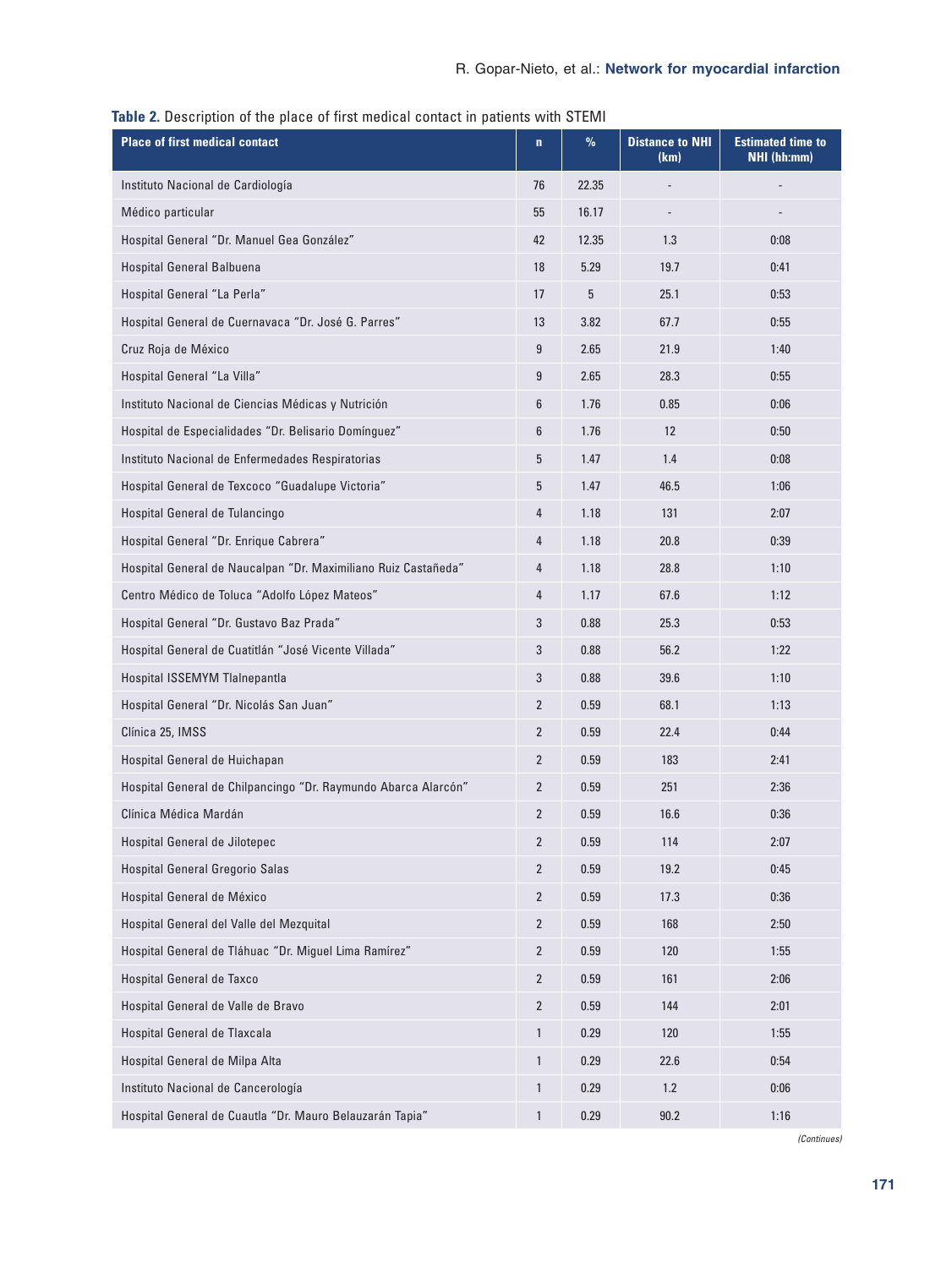**Table 2.** Description of the place of first medical contact in patients with STEMI *(Continued)*

| <b>Place of first medical contact</b>                      | $\mathbf n$  | $\%$ | <b>Distance to NHI</b><br>(km) | <b>Estimated time to</b><br>NHI (hh:mm) |
|------------------------------------------------------------|--------------|------|--------------------------------|-----------------------------------------|
| Hospital General de Huitzuco                               | $\mathbf{1}$ | 0.29 | 180                            | 2:07                                    |
| Hospital General de Jojutla "Dr. Ernesto Meana San Román"  | $\mathbf{1}$ | 0.29 | 128                            | 1:37                                    |
| Hospital Escandón                                          | $\mathbf{1}$ | 0.29 | 21.2                           | 0:38                                    |
| Hospital General de Ixtapan de la Sal                      | $\mathbf{1}$ | 0.29 | 122                            | 1:46                                    |
| Hospital Regional "1° de Octubre"                          | $\mathbf{1}$ | 0.29 | 24.9                           | 1:02                                    |
| Hospital General de Tenancingo" Miguel Hidalgo y Costilla" | $\mathbf{1}$ | 0.29 | 96.3                           | 1:49                                    |
| Hospital General "Darío Fernández Fierro", ISSSTE          | $\mathbf{1}$ | 0.29 | 17.5                           | 0:30                                    |
| Clínica Materno Infantil Sagrada Familia                   | $\mathbf{1}$ | 0.29 | 30                             | 0:55                                    |
| Hospital General del Altiplano                             | $\mathbf{1}$ | 0.29 | 104                            | 2:10                                    |
| Instituto Nacional de Neurología y Neurocirugía            | $\mathbf{1}$ | 0.29 | 6.8                            | 0:16                                    |
| Hospital General de San Felipe del Progreso                | $\mathbf{1}$ | 0.29 | 147                            | 2:05                                    |
| Hospital General de Ticomán                                | $\mathbf{1}$ | 0.29 | 29.1                           | 1:20                                    |
| Hospital General de Zona #8                                | $\mathbf{1}$ | 0.29 | 11.3                           | 0:30                                    |
| Hospital General de Atizapán                               | $\mathbf{1}$ | 0.29 | 40.5                           | 1:06                                    |
| Hospital General "Ajusco Medio"                            | $\mathbf{1}$ | 0.29 | 8.9                            | 0:29                                    |
| Hospital General de Las Américas                           | $\mathbf{1}$ | 0.29 | 43.1                           | 1:08                                    |
| Hospital General de Temixco                                | $\mathbf{1}$ | 0.29 | 87.6                           | 1:09                                    |
| Hospital General "Rubén Leñero"                            | $\mathbf{1}$ | 0.29 | 28.8                           | 0:48                                    |
| Hospital General de Querétaro                              | $\mathbf{1}$ | 0.29 | 231                            | 2:59                                    |
| Hospital General de Tacuba, ISSSTE                         | $\mathbf{1}$ | 0.29 | 27.7                           | 0:49                                    |
| Hospital Municipal de Temascaltepec                        | $\mathbf{1}$ | 0.29 | 130                            | 2:13                                    |
| Hospital General de Coatepec                               | $\mathbf{1}$ | 0.29 | 312                            | 4:23                                    |
| Hospital General de Pachuca                                | $\mathbf{1}$ | 0.29 | 114                            | 2:08                                    |
| Hospital General de Ecatepec                               | $\mathbf{1}$ | 0.29 | 34.9                           | 0:57                                    |
| Hospital Ángeles del Pedregal                              | $\mathbf{1}$ | 0.29 | 14.9                           | 0:25                                    |
| Hospital Durango                                           | $\mathbf{1}$ | 0.29 | 25                             | 0:43                                    |

Finally, variables associated with in-hospital mortality for both strategies were assessed through a Cox regression model, wherein blood glucose > 180 mg/dl (HR 3.73, IC 95% 1.02-13.56), total ischemic time > 420 min (HR 3.18, IC 95% 1.01-10.2), heart rate > 90 bpm (HR 5.46, IC 95% 1.69-17.59), Killip and Kimbal > II (HR 11.03, IC 95% 1.42-85.15), and left ventricular ejection fraction < 40% (HR 3.21, IC 95% 1.03-10.01) determined a greater mortality risk in the whole cohort ([Table](#page-8-1) 5).

#### **Discussion**

Optimal treatment for STEMI is timely reperfusion. The European Society of Cardiology (ESC) proposes that PCI is the treatment of choice; however, if the catheterization laboratory is beyond 2 h, the recommended treatment is PS<sup>[2](#page-9-6)</sup>. Unfortunately, Mexico has many limitations, not only in urban infrastructure but also in social and economic development which keeps us away from achieving the proper timing for PCI. As an example of this, we received patients that came from 9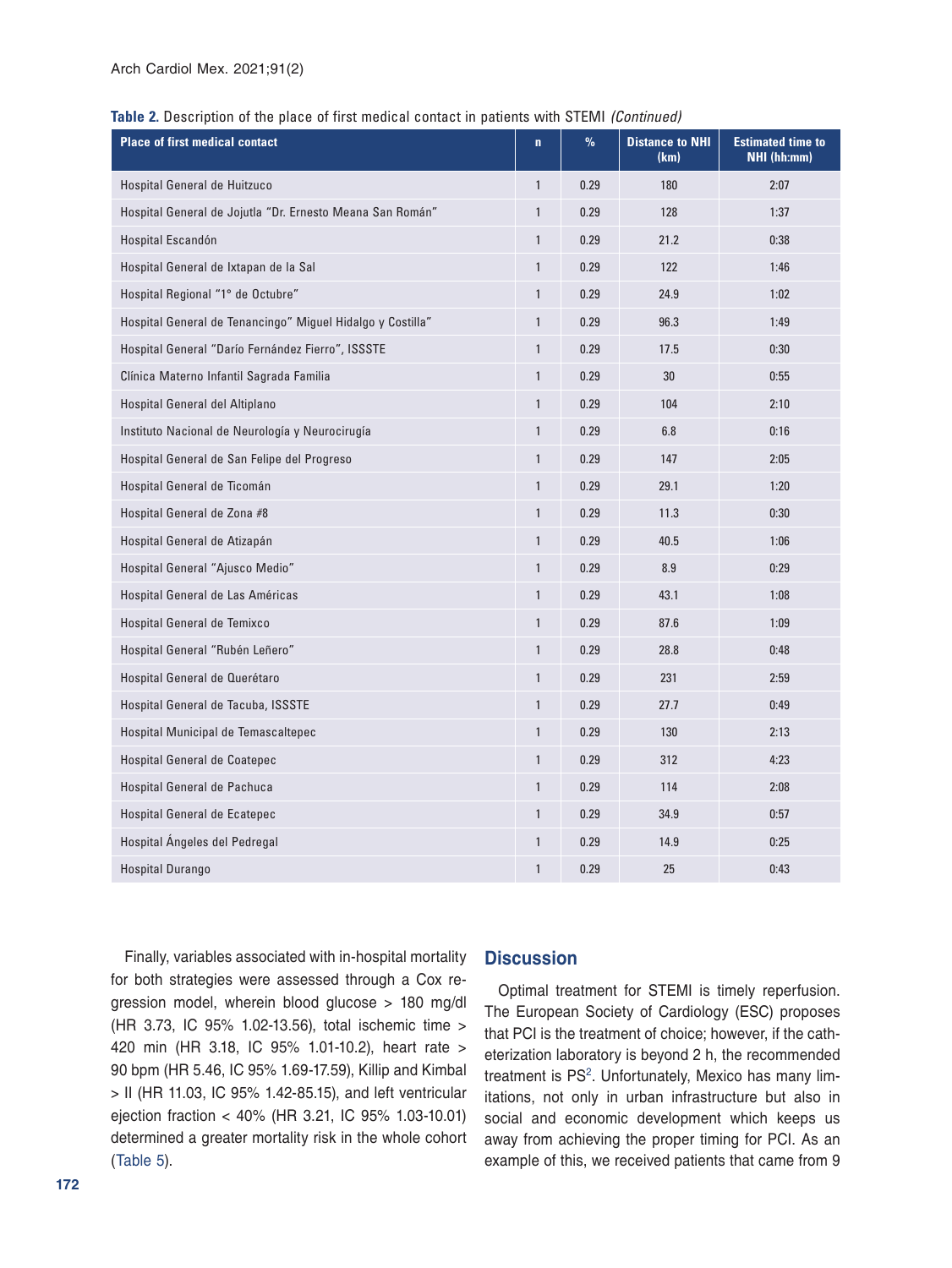<span id="page-6-0"></span>

**Figure 2.** Regional map with a close-up to Mexico City and its metropolitan area indicating the places of first medical contact in patients with STEMI.

| <b>Variable</b>           | Total $(n = 340)$<br>$PS(n = 166)$ |                     | <b>PPCI</b> $(n = 174)$ | p    |
|---------------------------|------------------------------------|---------------------|-------------------------|------|
|                           | $n$ (%)                            | $n$ (%)             | $n$ (%)                 |      |
| Killip-Kimball I          | 181 (54.4)                         | 74 (45.1)           | 108(63.5)               | 0.00 |
| Killip-Kimball II         | 132 (39.6)                         | 78 (47.6)           | 54 (31.8)               |      |
| Killip-Kimball III        | 10(3)                              | 5(3.1)              | 5(2.9)                  |      |
| Killip-Kimball IV         | 10(3)                              | 4.3                 | 3(1.8)                  |      |
| <b>Variable</b>           | <b>Median (IQR)</b>                | <b>Median (IQR)</b> | <b>Median (IQR)</b>     | p    |
| Heart rate (bpm)          | 75.5 (68.5-90)                     | 75.5 (70-90)        | 75.5 (68-90             | 0.59 |
| Respiratory rate (bpm)    | $18(16-19)$                        | $18(16-19)$         | $18(16-20)$             | 0.87 |
| Systolic pressure (mmHg)  | 127 (114-147)                      | 126 (112-140)       | 130 (117-150)           | 0.01 |
| Diastolic pressure (mmHg) | 80 (70-90)                         | 76.5 (70-86)        | 80 (70-93)              | 0.00 |
| Pulse oximetry (%)        | 92 (90-95)                         | 92 (90-95)          | 92 (90-95)              | 0.94 |
| <b>TIMI</b> score         | $4(2-5)$                           | $4(2-5)$            | $3.5(2-5)$              | 0.36 |
| <b>GRACE</b> score        | 125 (101-150)                      | 126 (106-153)       | 123 (99-147)            | 0.19 |
| <b>CRUSADE</b> score      | 26 (18-35)                         | $27(19-35)$         | 26 (18-37)              | 0.72 |

#### <span id="page-6-1"></span>**Table 3.** Clinical characteristics in patients with STEMI

PS: pharmacoinvasive strategy; PPCI: primary percutaneous coronary intervention; CABG: coronary artery bypass grafting; SD: standard deviation; IQR: interquartile range.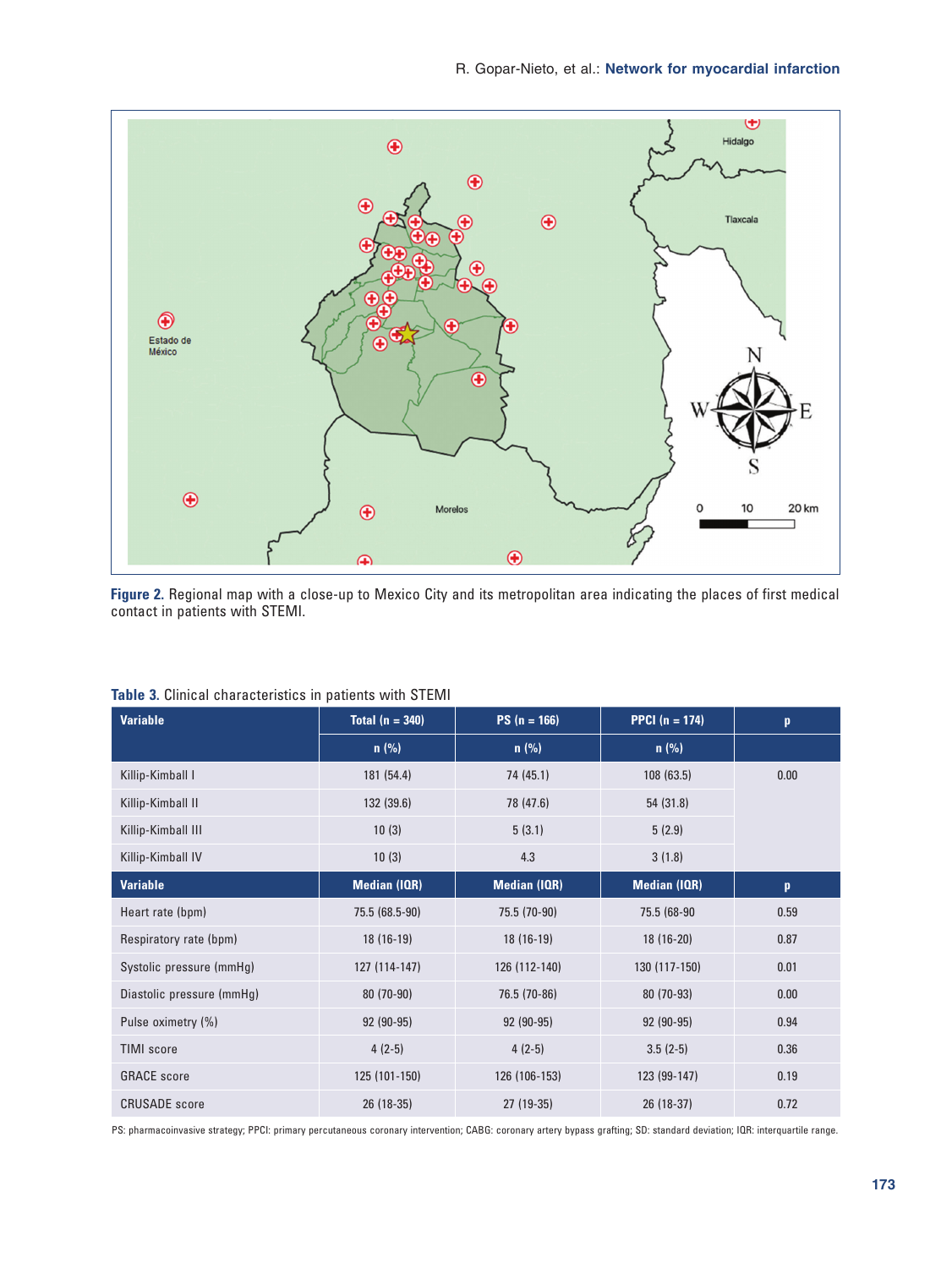## <span id="page-7-0"></span>**Table 4.** Laboratory tests in patients with STEMI

|                            | Total $(n = 340)$<br><b>Median (IQR)</b> | $PS (n = 166)$<br><b>Median (IQR)</b> | <b>PPCI</b> $(n = 174)$<br><b>Median (IQR)</b> | p    |
|----------------------------|------------------------------------------|---------------------------------------|------------------------------------------------|------|
| Hemoglobin (g/L)           | 15.6 (14.4-16.7)                         | 15.35 (14.4-16.3)                     | 15.8 (14.5-16.9)                               | 0.08 |
| Creatinine (mg/dL)         | $1(0.8-1.2)$                             | $1(0.8-1.2)$                          | $1(0.8-1.1)$                                   | 0.99 |
| Urea nitrogen (mg/dL)      | $17(14-23)$                              | $18.1(15-25)$                         | 16.6 (14-21)                                   | 0.04 |
| $Na$ (mEq/L)               | 136 (134-138)                            | 136 (134-138)                         | 136 (134-137)                                  | 0.30 |
| C reactive protein (mq/L)  | $6.9(2.7-28.7)$                          | 13.06 (4.26-46)                       | $4.5(2-19)$                                    | 0.00 |
| Leukocytes (103/µL)        | $11.7(9.3-14.4)$                         | $11.4(9.3-14.7)$                      | $11.9(9.2-14.2)$                               | 0.82 |
| NT-PROBNP (pg/mL)          | 793.5 (222.5-3284.5)                     | 1445 (421-3643)                       | 389 (100.5-2644)                               | 0.00 |
| Troponin I (ng/mL)         | 12.7 (0.9-52.8)                          | $35(12-80)$                           | $1.85(0.3-14.9)$                               | 0.00 |
| Maximum Troponin I (ng/mL) | 64 (24-80)                               | $67.9(23.8-80)$                       | $62.9(26-80)$                                  | 0.46 |
| Glucose (mg/dL)            | 162.5 (1278-238.5)                       | 150 (115-230)                         | 174 (136-246.8)                                | 0.00 |
| $K$ (mEq/L)                | $4.1(3.8-4.4)$                           | $4.1(3.86-4.5)$                       | $4.1(3.8-4.4)$                                 | 0.07 |
| $Cl$ (mEq/L)               | 103 (100-105.52)                         | 103 (101-107)                         | 103 (100-105)                                  | 0.30 |
| Glycated hemoglobin (%)    | $6.1(5.65-8.2)$                          | $6.1(5.6-7.6)$                        | $6.1(5.7-8.3)$                                 | 0.41 |
| Albumin (g/dL)             | $3.6$ $(3.3-3.9)$                        | $3.6(3.4-4)$                          | $3.7(3.4-3.9)$                                 | 0.88 |
| Uric acid (mg/dL)          | $6.7(5.6-7.86)$                          | $6.8(5.8-8.1)$                        | $6.4(5.4-7.8)$                                 | 0.03 |
| Platelets (103/µL)         | 217 (183-259)                            | 209.5 (177-257)                       | 221.5 (192-263)                                | 0.10 |
| Cholesterol (mg/dL)        | 154.9 (130-188.9)                        | 153 (129.5-186)                       | 157 (131-189)                                  | 0.36 |
| LDL Cholesterol (mg/dL)    | 98.3 (75-121.8)                          | 99.9 (74.4-121)                       | 97.2 (75.8-122.6)                              | 0.72 |
| HDL Cholesterol (mg/dL)    | 34.4 (29.7-40)                           | 34.3 (29.2-40.3)                      | 34.5 (30.7-40)                                 | 0.33 |
| STH (mIU/L)                | $1.4(0.7-2.8)$                           | $1.35(0.9-2.8)$                       | $1.4(0.7-2.9)$                                 | 0.88 |

PS: pharmacoinvasive strategy; PPCI: primary percutaneous coronary intervention; SD: standard deviation; IQR: interquartile range; LDL: low density lipoprotein; HDL: high<br>density lipoprotein; STH: stimulant thyroid hormone



**Figure 3.** General survival of patients with STEMI.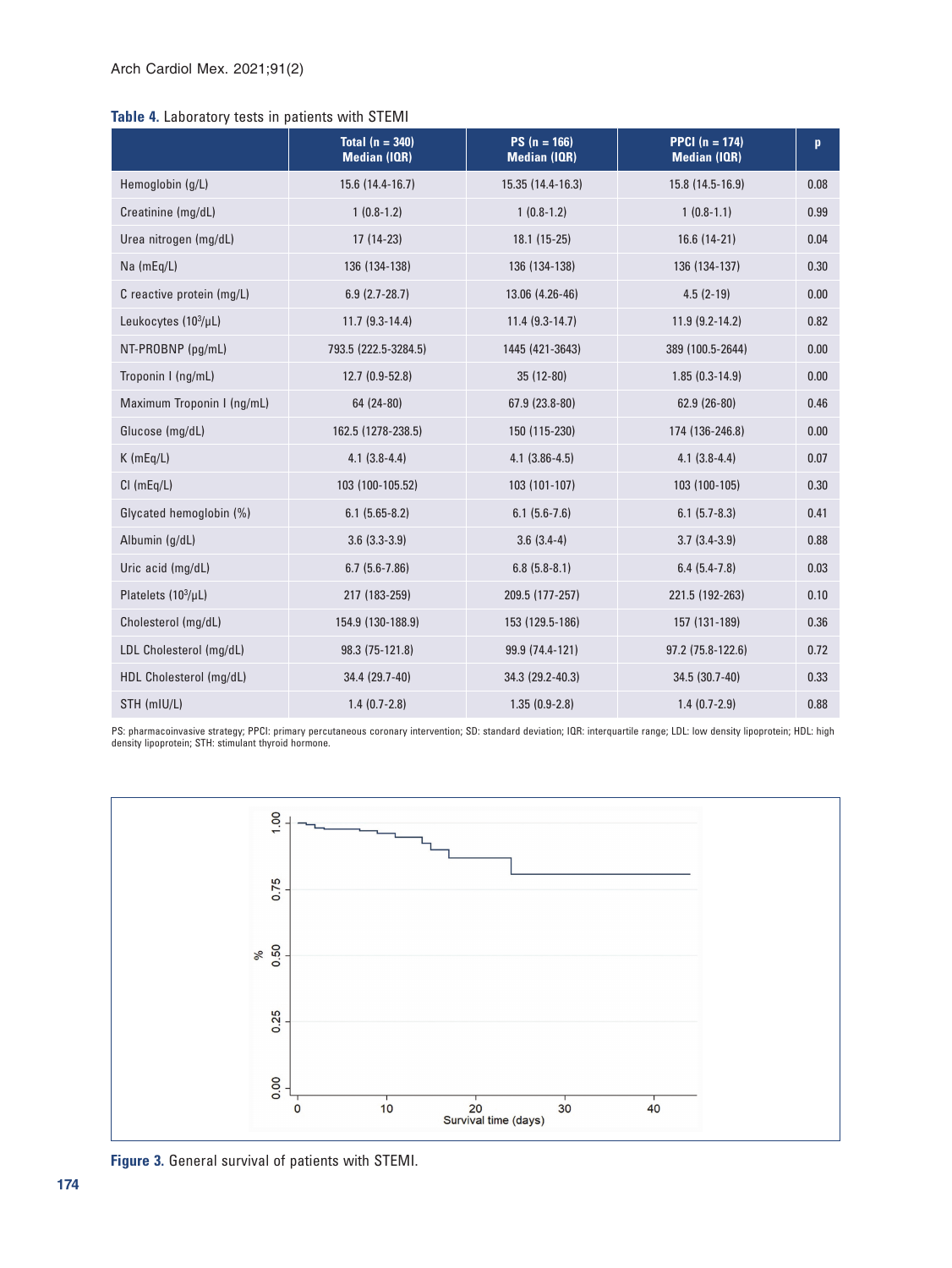<span id="page-8-0"></span>

**Figure 4.** Survival according to the reperfusion strategy in patients with STEMI. PS: pharmacoinvasive strategy; PPCI: primary percutaneous coronary intervention.

| <b>Variable</b>                  | <b>HR</b> | <b>SE</b> | p    | 95% CI         |
|----------------------------------|-----------|-----------|------|----------------|
| Male gender                      | 2.03      | 2.11      | 0.49 | $0.26 - 15.55$ |
| <b>Diabetes</b>                  | 1.75      | 0.94      | 0.29 | $0.61 - 5.02$  |
| Hypertension                     | 1.03      | 0.55      | 0.95 | $0.36 - 2.94$  |
| Chronic kidney disease           | 4.26      | 4.48      | 0.16 | 0.54-33.4      |
| $CRP > 5$ mg/L                   | 1.57      | 0.93      | 0.44 | $0.49 - 5.02$  |
| Glucose >180 mg/dl               | 3.73      | 2.45      | 0.04 | 1.02-13.56     |
| Total ischemia time > 420 min    | 3.18      | 1.89      | 0.04 | $1.01 - 10.20$ |
| First medical contact $> 50$ min | 1.28      | 0.98      | 0.74 | $0.28 - 5.75$  |
| Heart rate $> 90$ bpm            | 5.46      | 3.26      | 0.04 | 1.69-17.59     |
| Systolic pressure < 90 mmHq      | 6.75      | 7.12      | 0.07 | 0.85-53.41     |
| Killip & Kimball > II            | 11.03     | 11.5      | 0.02 | 1.42-85.15     |
| GRACF score > 140                | 3.04      | 1.84      | 0.06 | $0.93 - 9.98$  |
| IVFF < 40%                       | 3.21      | 1.86      | 0.04 | 1.03-10.01     |

<span id="page-8-1"></span>**Table 5.** Cox regression model for prediction of inhospital mortality in STEMI

CRP: C reactive protein; LVEF: left ventricular ejection fraction; HR: hazard ratio; SE: standard error; 95% CI: 95% confidence interval.

states and 60 different health facilities, being the most distant the Coatepec General Hospital (312 km and a mean estimated transfer time of 4 h and 23 min); moreover, it must be acknowledge that this network covers a big area with a median radius of 25.2 km. This pharmacoinvasive network covers a big area of the Mexican territory and constitutes one of the biggest in the world.

There was a higher proportion of men, diabetes mellitus, hypertension, and active smoking that seemed to surpass the national statistics, and it is striking that there was a lower prevalence of obesity compared to Mexico's National Health and Nutrition Survey (ENSA-NUT in Spanish) 2012[25.](#page-10-7)

The time of the first medical contact was higher for PCI than for PS, however, there were no differences among the total ischemic time even though there was a slight increase in the latter one probably explained by the time of transfer.

The door-to-needle time was found 5 times higher than the time proposed by the ESC guidelines, which emphasizes the fact that training of the medical staff is necessary, because the lower the total ischemic time, the higher the proportion of rescued myocardial tissue<sup>[2](#page-9-6)</sup>. On the other side, the door-to-device time was 72.5 min, which goes hand in hand with the established international guidelines. Furthermore, the time to pharmacoinvasion calculated in our study was 1440 min, equivalent to 1 day, the same time according to the recommendations of the ESC guidelines $2,26$  $2,26$ .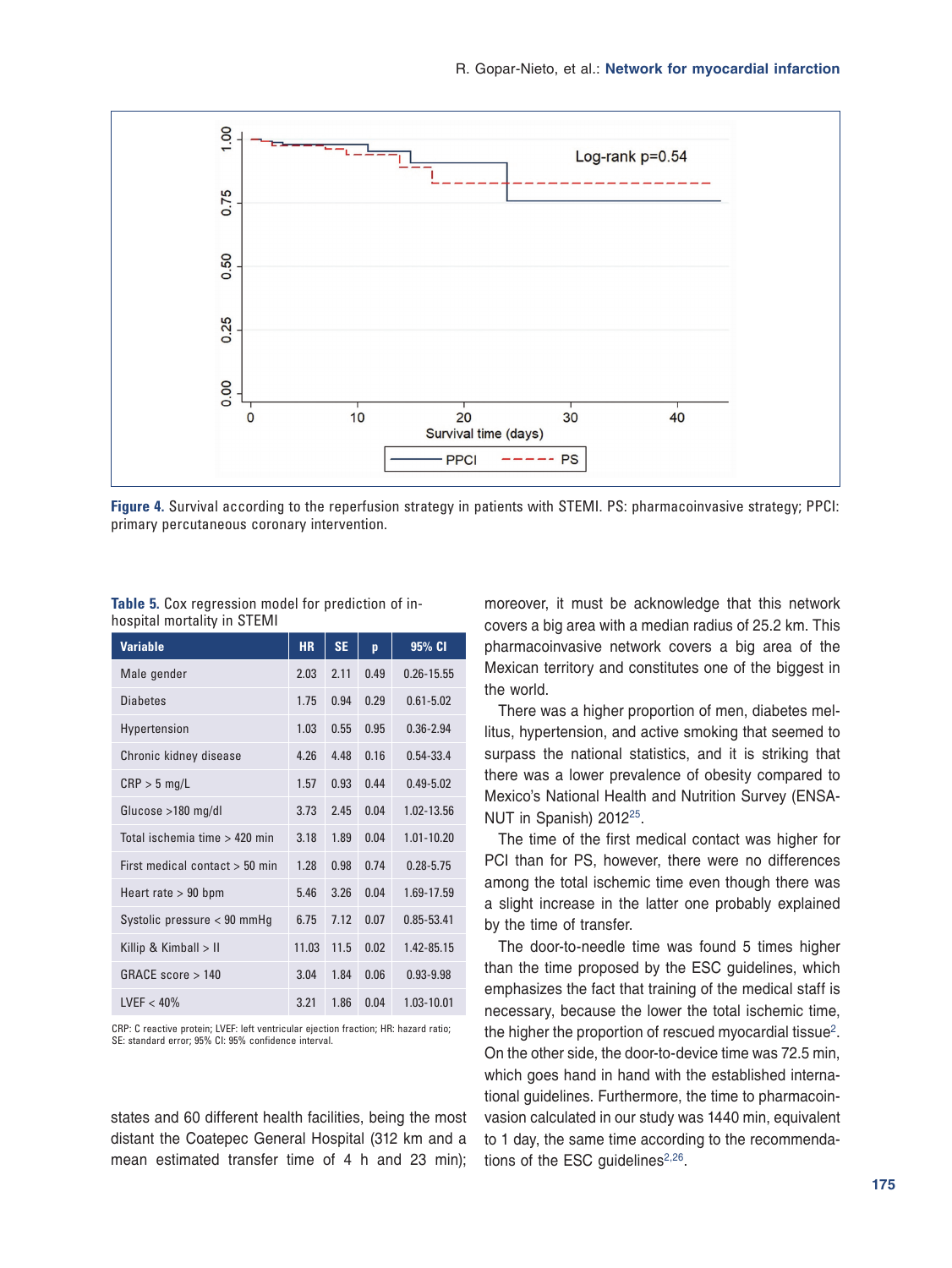It is important to acknowledge that our patients have longer hospital stays than usual, approximately 6 days, independently of the strategy. The ESC STEMI guidelines recommend a rapid home discharge, especially between the next 48-72 h, in low risk infarctions and when the assurance of a rehabilitation program and follow-up is reliable<sup>[2](#page-9-6)</sup>.

Within the most relevant data of this study is the in-hospital mortality, represented by 11 patients taken to PPCI and 9 patients taken to PS, 6.3% and 5.4%  $(p = 0.82)$ , respectively. The percentage of survival after STEMI was 94.1%, similar to what Sierra-Fragoso et al. reported in their study, where authors reported in-hospital mortality of 5.1% in PS and  $5.3\%$  in PCI $^{22}$ . On the other hand, the RENASCA registry reported a cardiovascular mortality of 14.9% higher than what we described<sup>27</sup>. Meanwhile, in other international registries, similar mortality has been reported among both strategies with a follow-up to 1 year after the index event, demonstrating that PS is a safe and effective method<sup>[19](#page-10-2),[21](#page-10-10)[,28](#page-10-11),29</sup>.

Finally, the data obtained by the Cox regression model for predictors associated with in-hospital mortality were blood glucose >180 mg/dl, total ischemic time > 420 min, heart rate > 90 bpm, Killip-Kimball > II, and left ventricular ejection faction < 40%. This is relevant since we do not have tools to predict in-hospital mortality in our population.

Epidemiological transition has left its mark. Nowadays chronic diseases have a high prevalence and most of them will develop an acute myocardial infarction as a final outcome. Mexico has up to 3 times more in-hospital mortality than the rest of the countries belonging to the Organization for Economic Cooperation and Development (OECD) due to the lack of strategies that does not allow optimal access to medical services and proper timing for treatment. In the national context, the PS headed by the National Heart Institute has proven to be equally effective than PCI at least for in-hospital mortality, which by now will improve cardiovascular outcomes in the future. This model should keep growing and spreading to the health care centers that have the capacity to perform PCI.

## **Conclusions**

There were no differences in survival and mortality in STEMI patients treated by means of PPCI or PS. PS is a viable, effective, and safe option for optimal reperfusion in Mexican population according to its social and economic limitations.

# **Funding**

This research has not received any grant from the public, commercial, or any other non-profit association.

## **Conflicts of interest**

None.

## **Ethical disclosures**

**Protection of human and animal subjects.** The authors declare that no experiments were performed on humans or animals for this study.

**Confidentiality of data.** The authors declare that they have followed the protocols of their work center on the publication of patient data.

**Right to privacy and informed consent.** The authors declare that no patient data appear in this article.

#### **References**

- <span id="page-9-0"></span>1. Thygesen K, Alpert JS, Jaffe AS, Chaitman BR, Bax JJ, Morrow DA, et al. Fourth universal definition of myocardial infarction (2018). Eur Heart J. 2019;40:237-69.
- <span id="page-9-6"></span>2. Ibanez B, James S, Agewall S, Antunes MJ, Bucciarelli-Ducci C, Bueno H, et al. 2017 ESC Guidelines for the management of acute myocardial infarction in patients presenting with ST-segment elevation: the task force for the management of acute myocardial infarction in patients presenting with ST-segment elevation of the European society of cardiology (ESC). Eur Heart J. 2018;39:119-77.
- <span id="page-9-1"></span>3. Bentzon JF, Otsuka F, Virmani R, Falk E. Mechanisms of plaque formation and rupture. Circ Res. 2014;114:1852-66.
- <span id="page-9-2"></span>4. Falk E, Nakano M, Bentzon JF, Finn AV, Virmani R. Update on acute coronary syndromes: the pathologists' view. Eur Heart J. 2013;34:719-28.
- <span id="page-9-3"></span>5. Saaby L, Poulsen TS, Diederichsen AC, Hosbond S, Larsen TB, Schmidt H, et al. Mortality rate in Type 2 myocardial infarction: observations from an unselected hospital cohort. Am J Med. 2014;127:295-302.
- 6. Chapman AR, Shah AS, Lee KK, Anand A, Francis O, Adamson P, et al. Long-term outcomes in patients with Type 2 myocardial infarction and myocardial injury. Circulation. 2018;137:1236-45.
- 7. Neumann JT, Sörensen NA, Rübsamen N, Ojeda F, Renné T, Qaderi V, et al. Discrimination of patients with Type 2 myocardial infarction. Eur Heart J. 2017;38:3514-20.
- 8. Jangaard N, Sarkisian L, Saaby L, Mikkelsen S, Lassen AM, Marcussen N, et al. Incidence, frequency, and clinical characteristics of Type 3 myocardial infarction in clinical practice. Am J Med. 2017;130:862.e9-14.
- 9. Weir RA, McMurray JJ, Velazquez EJ. Epidemiology of heart failure and left ventricular systolic dysfunction after acute myocardial infarction: prevalence, clinical characteristics, and prognostic importance. Am J Cardiol. 2006;97:13F-25F.
- 10. Grines CL, Cox DA, Stone GW, Garcia E, Mattos LA, Giambartolomei A, et al. Coronary angioplasty with or without stent implantation for acute myocardial infarction. N Engl J Med. 1999;341:1949-56.
- 11. Stone GW, Brodie BR, Griffin JJ, Morice MC, Costantini C, St Goar FG, et al. Prospective, multicenter study of the safety and feasibility of primary stenting in acute myocardial infarction: in-hospital and 30-day results of the PAMI stent pilot trial. Primary angioplasty in myocardial infarction stent pilot trial investigators. J Am Coll Cardiol. 1998;31:23-30.
- <span id="page-9-4"></span>12. Keeley EC, Boura JA, Grines CL. Primary angioplasty versus intravenous thrombolytic therapy for acute myocardial infarction: a quantitative review of 23 randomised trials. Lancet. 2003;361:13-20.
- 13. Piper WD, Malenka DJ, Ryan TJ Jr., Shubrooks SJ Jr., O'Connor GT, Robb JF, et al. Predicting vascular complications in percutaneous coronary interventions. Am Heart J. 2003;145:1022-9.
- 14. Bartholomew BA, Harjai KJ, Dukkipati S, Boura JA, Yerkey MW, Glazier S, et al. Impact of nephropathy after percutaneous coronary intervention and a method for risk stratification. Am J Cardiol. 2004;93:1515-9.
- <span id="page-9-5"></span>15. Sadeghi HM, Stone GW, Grines CL, Mehran R, Dixon SR, Lansky AJ, et al. Impact of renal insufficiency in patients undergoing primary angioplasty for acute myocardial infarction. Circulation. 2003;108:2769-75.